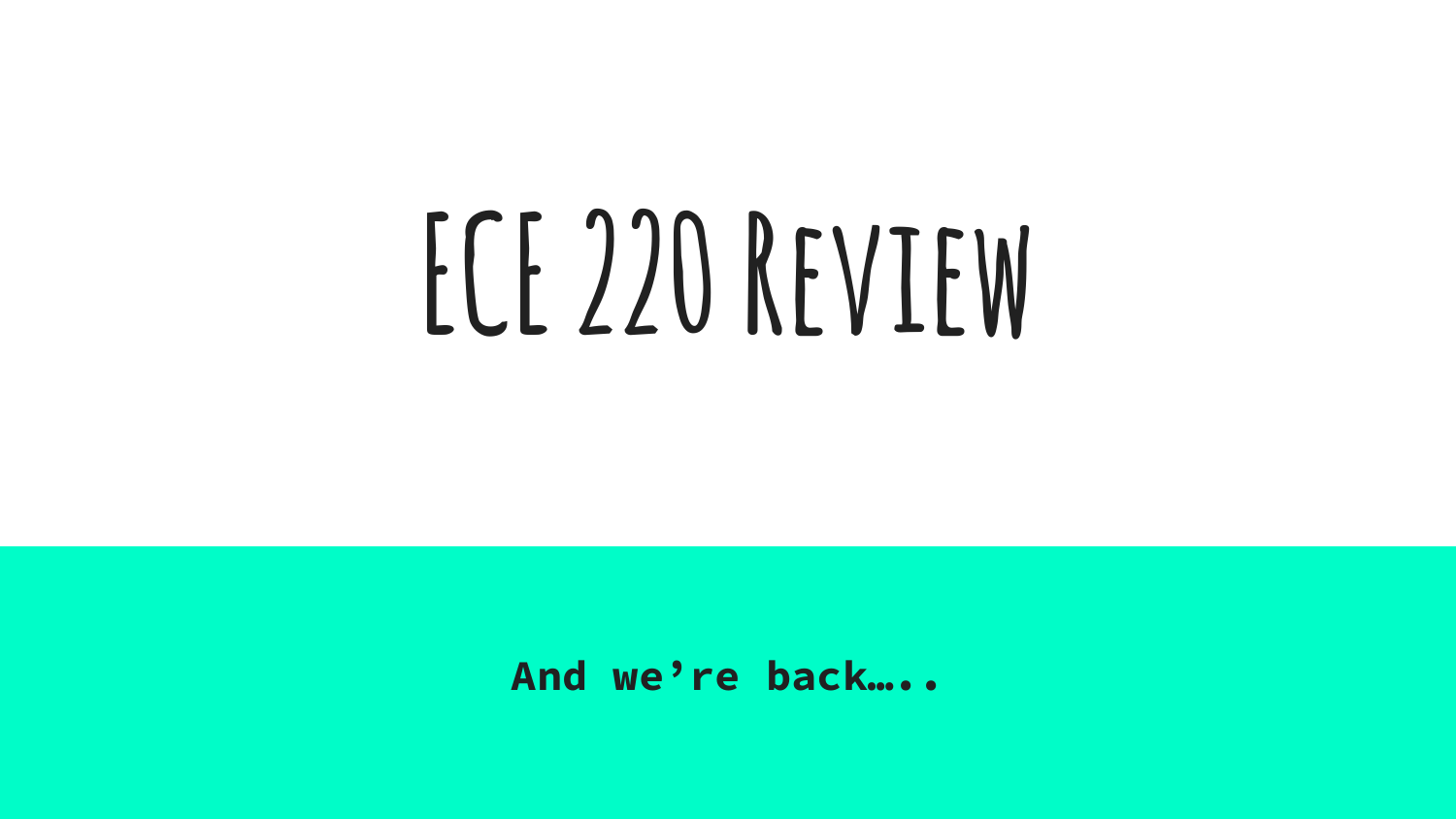## To understand recursion, one must first understand recursion. -STEPHEN HAWKING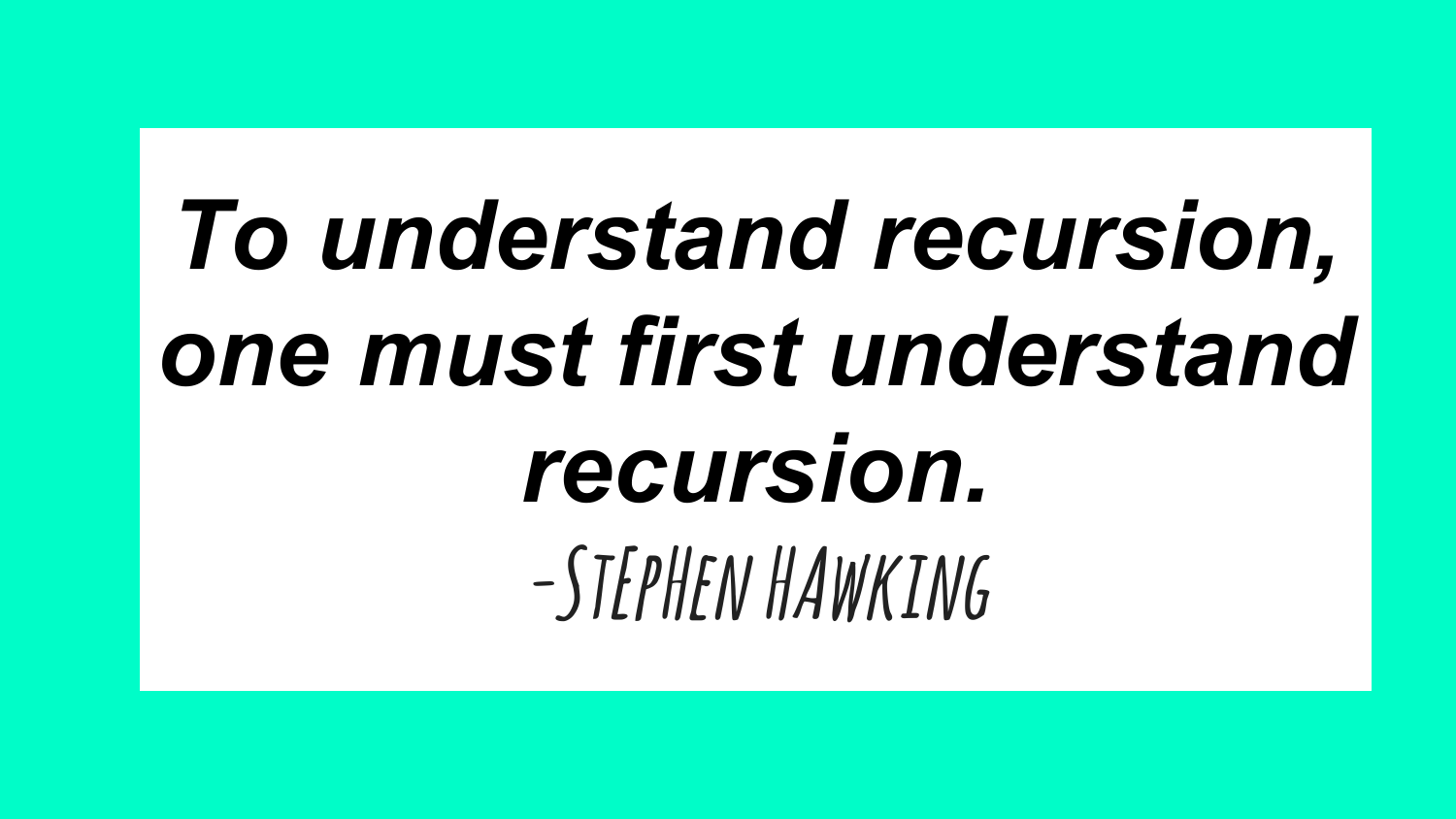# *My personal Favorite : To loop is human, to recurse is divine*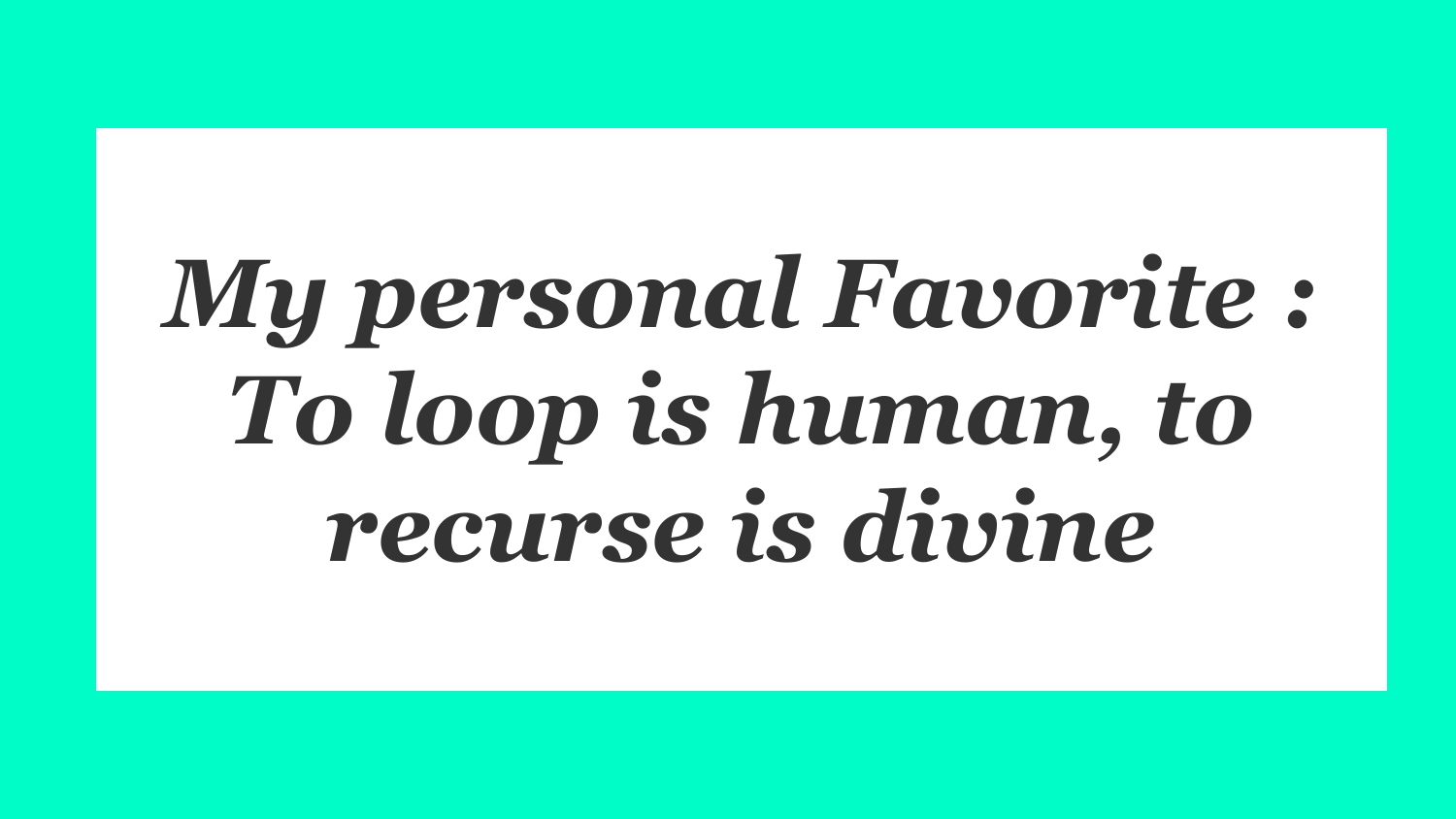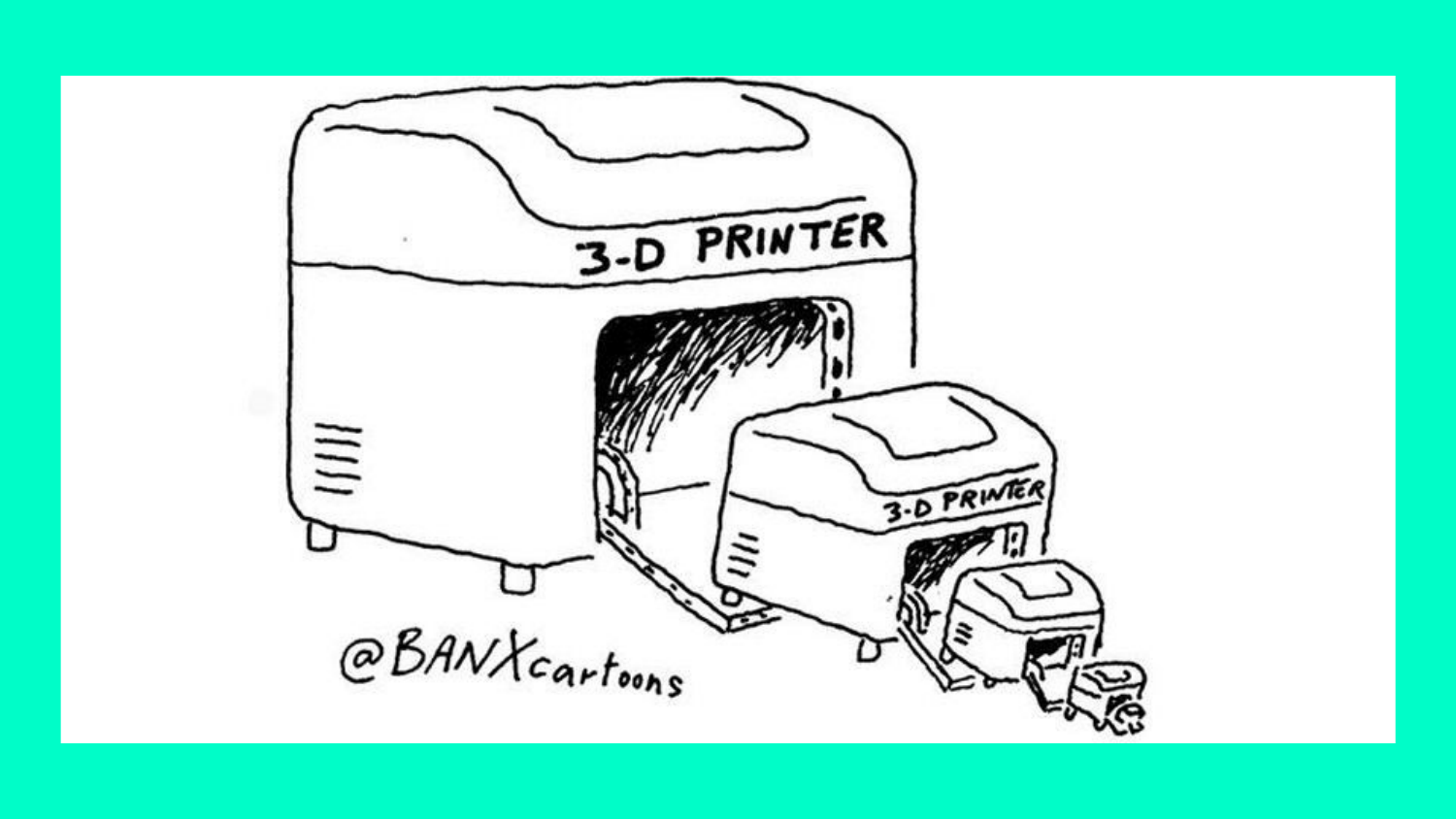#### WHAT IS RECURSION THOUGH?

In programming terms, it basically means there is a function that just calls itself. That is it, no magic to it. The hard part is how to call that function.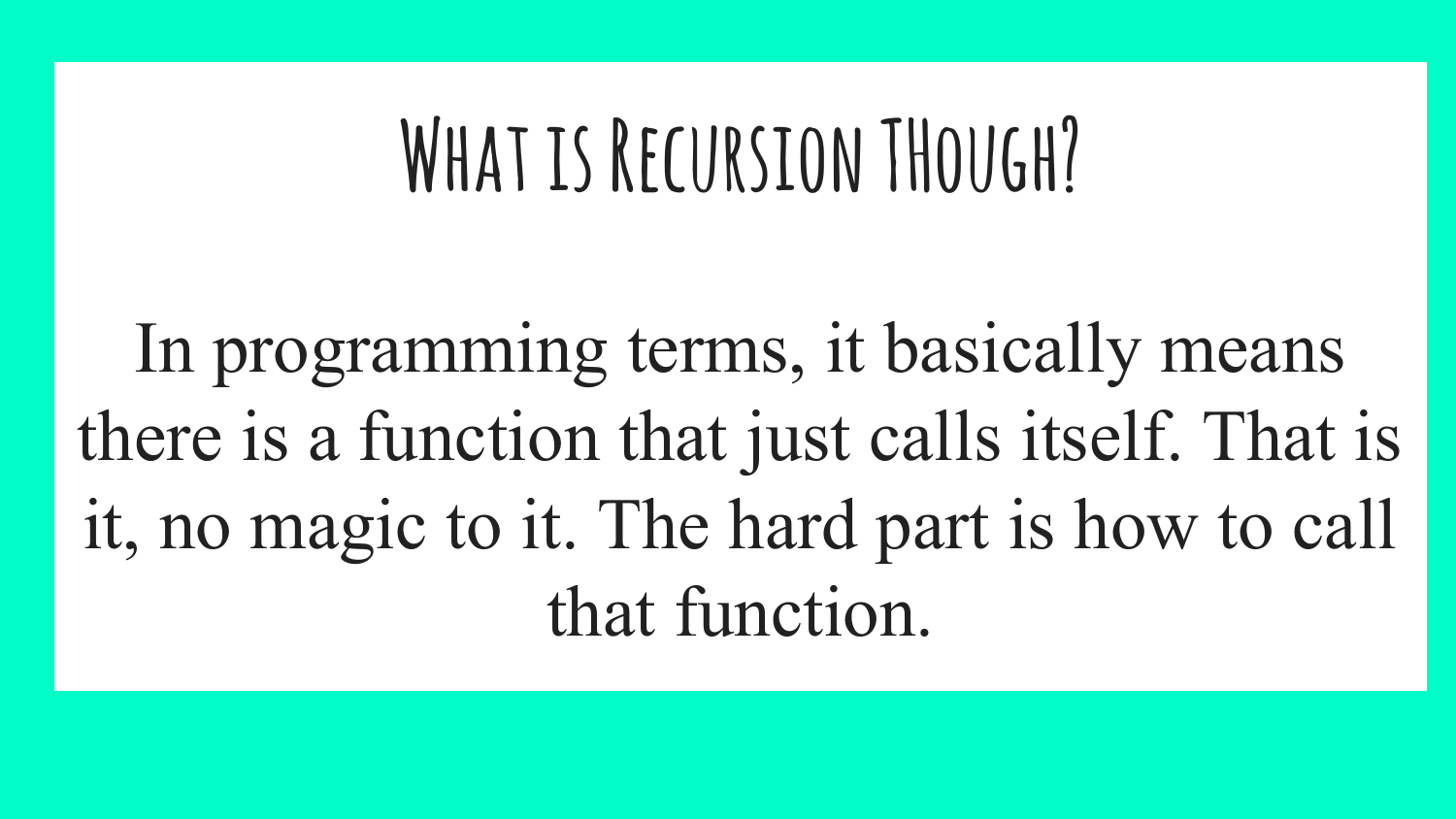# In layman terms: Read this sentence and do what it says twice.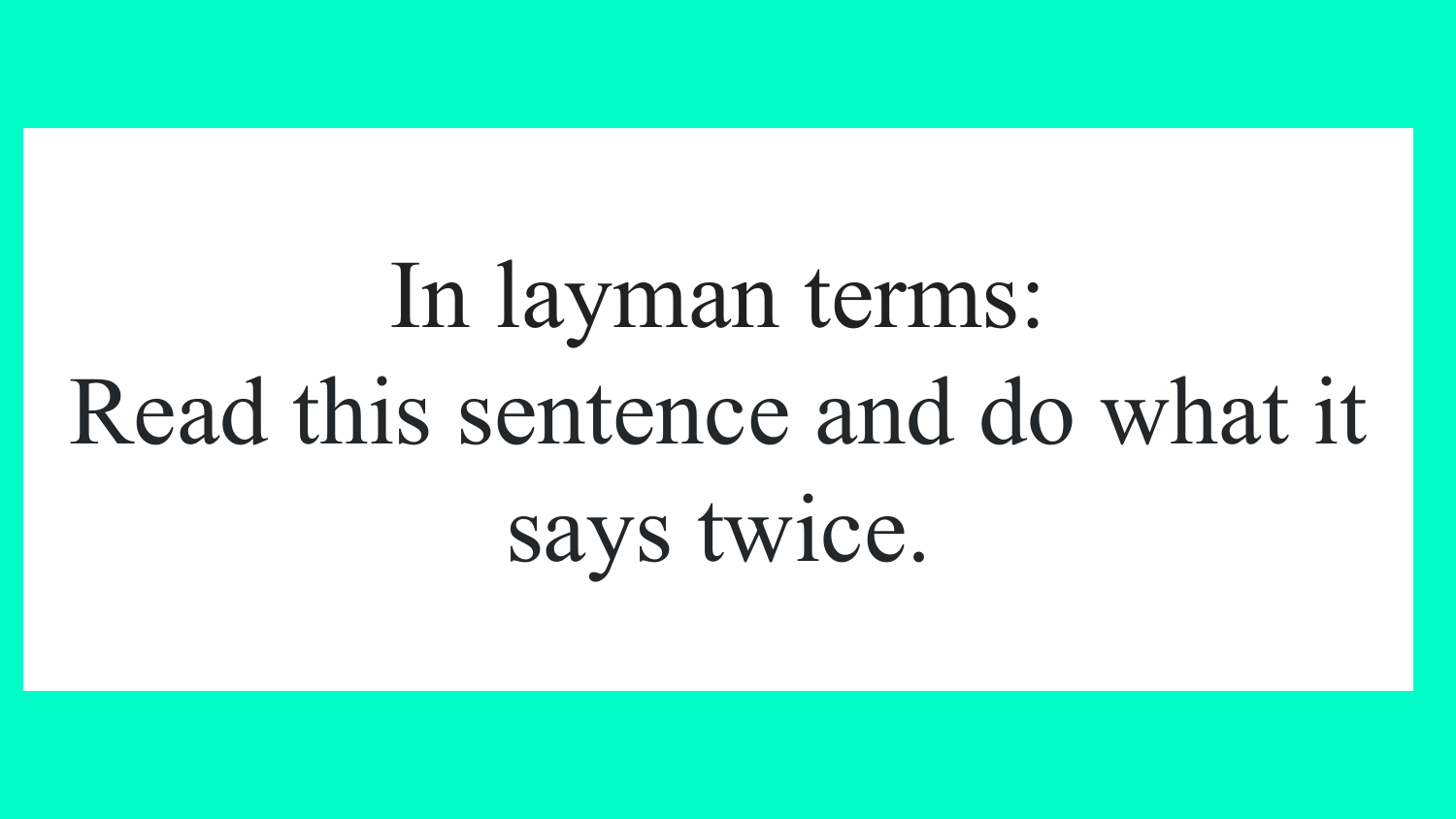#### **Fundraising : Iteration vs Recursion**

**Problem:** You have to collect \$1000 for charity. You can only ask for a penny from one person. **Iteration:**Either you go to 100,000 people and ask for a penny each. (Ouch!)

**Recursion:** If you are asked to collect a penny, give a penny to the person who asked you for it. Otherwise:-

- 1) Visit 10 people and ask them to each raise 1/10th of the amount of money that you have been asked to raise.
- 2) Collect the money that they give you and combine it into one bag
- 3) Give it to the person who asked you to collect the money.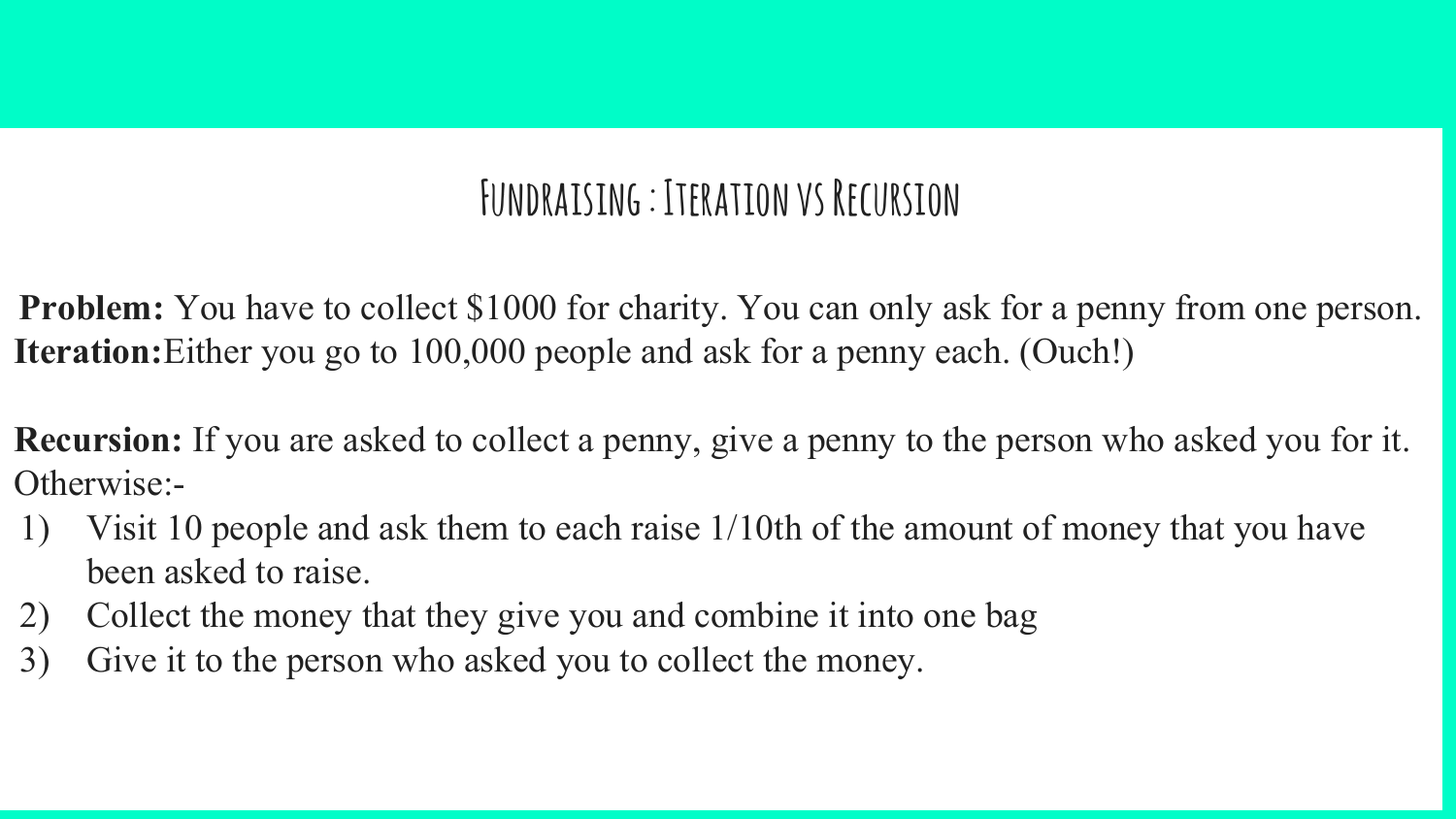# **Basic Example: The FiboNacci Series**  $FIB(N) = FIB(N-1) + FIB(N-2)$ **Fib(0)=1**  $FIB(1) = 1$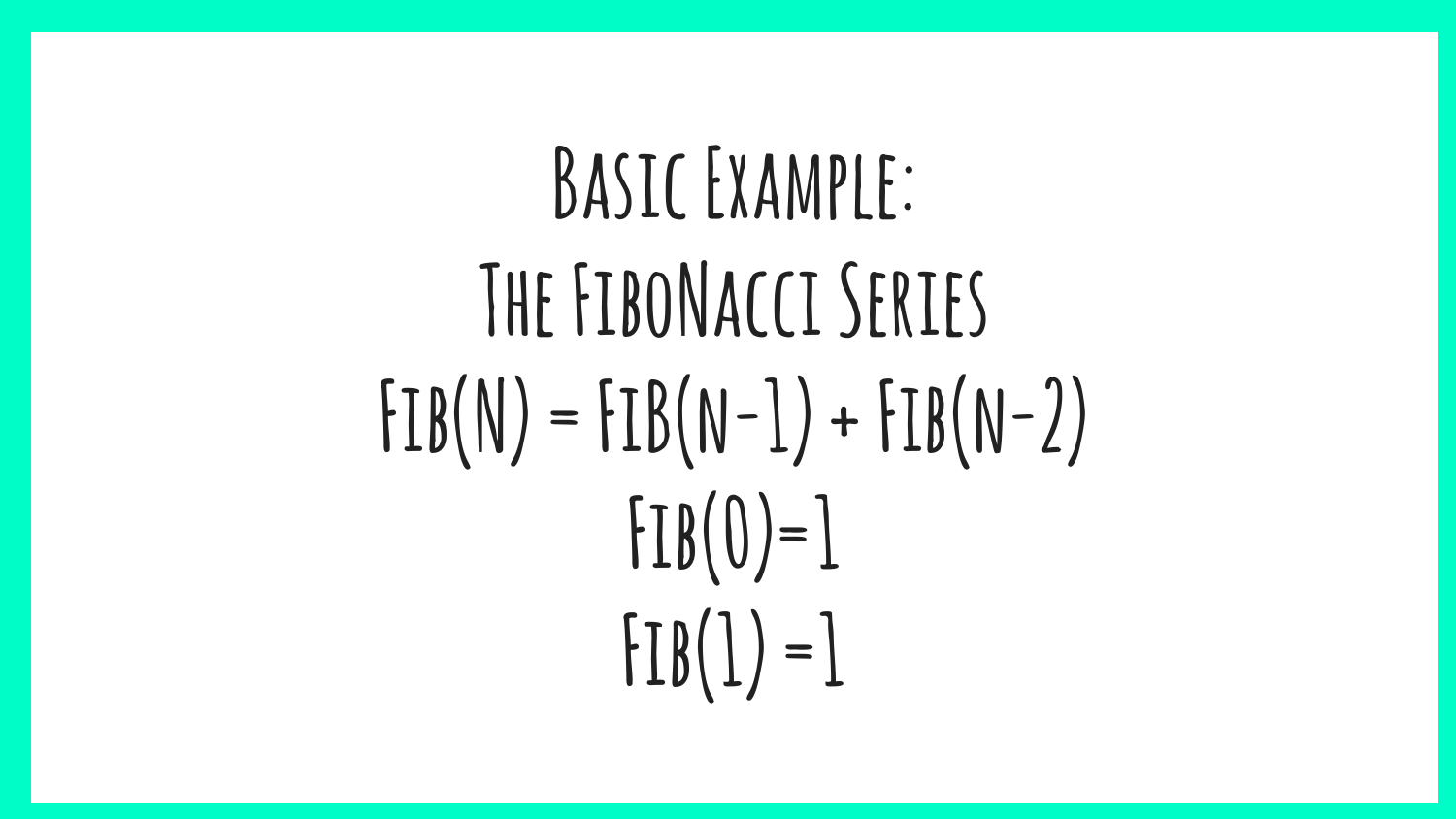# **IMPORTANT: Always REMEMBER TO HAVE A BASE CASE!! Only 3 things matter: 1) BASE CASE 2) What you Process 3) The RECURSIVE Call**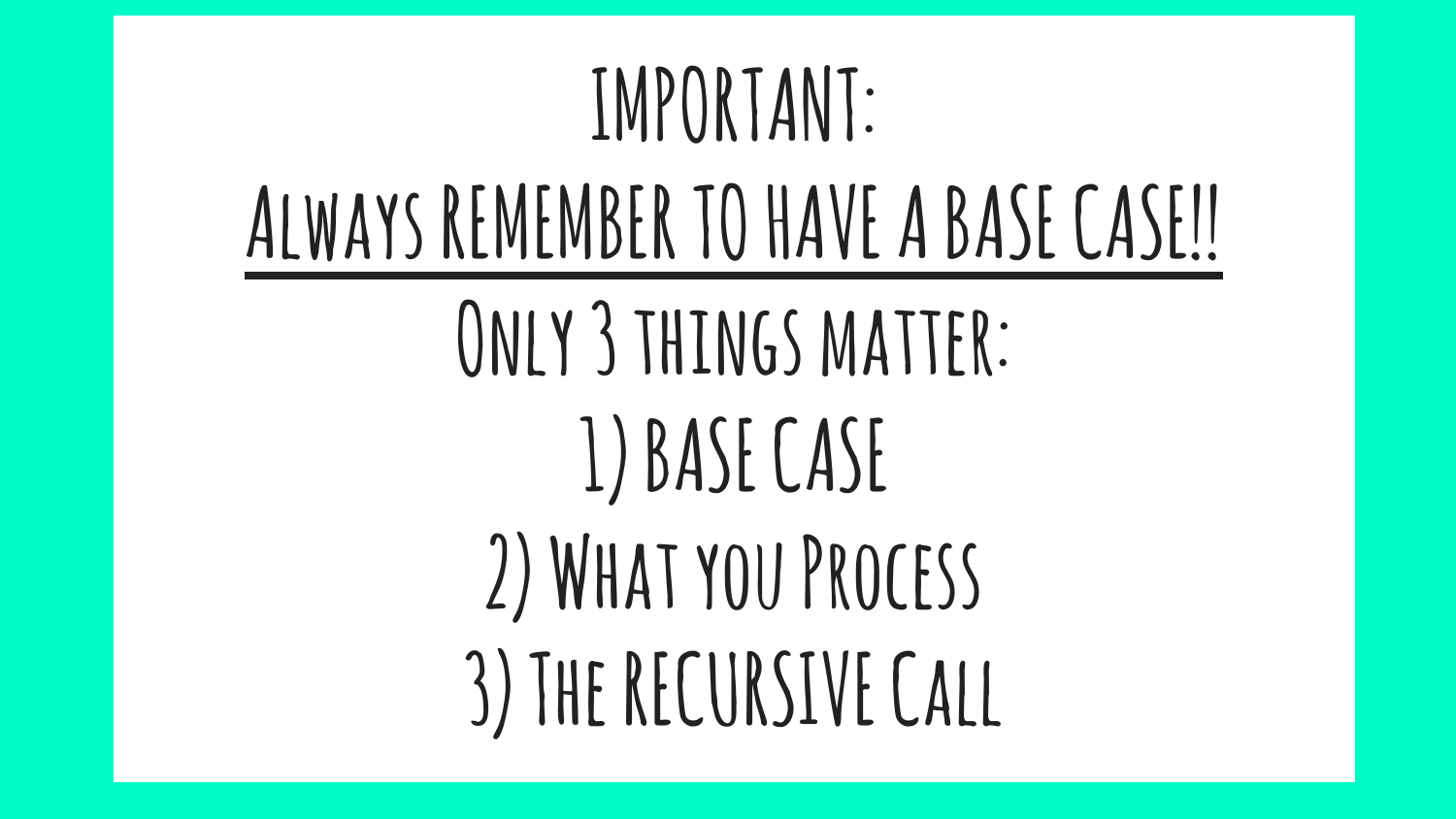#### LET'S DO SOME QUESTIONS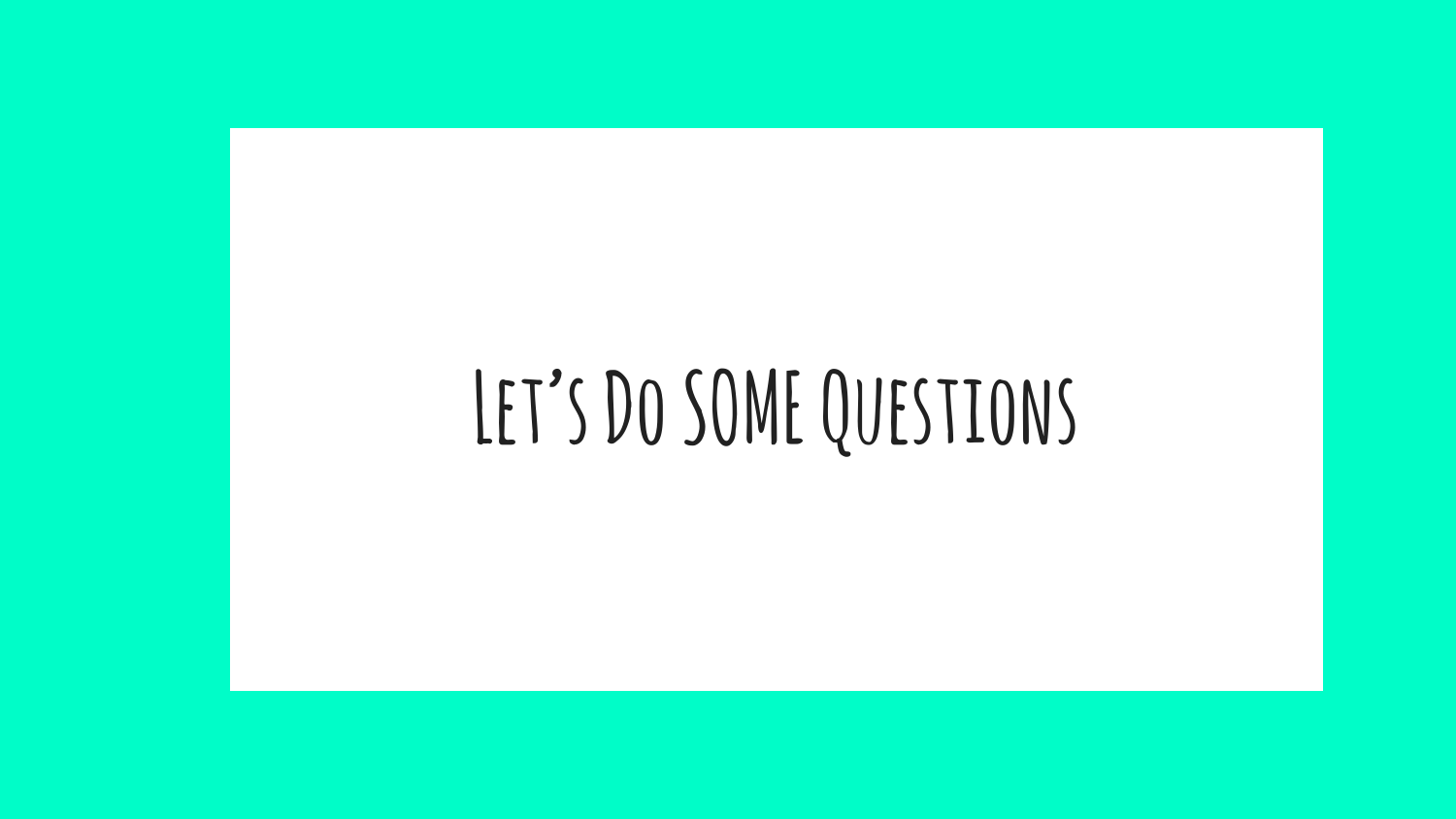### **EASY Question-1**

```
#define LIMIT 1000
void fun2(int n)
\{if (n \leq 0)return;
  if (n > LIMIT)return;
  printf("%d", n);fun2(2*n);printf("%d", n);
```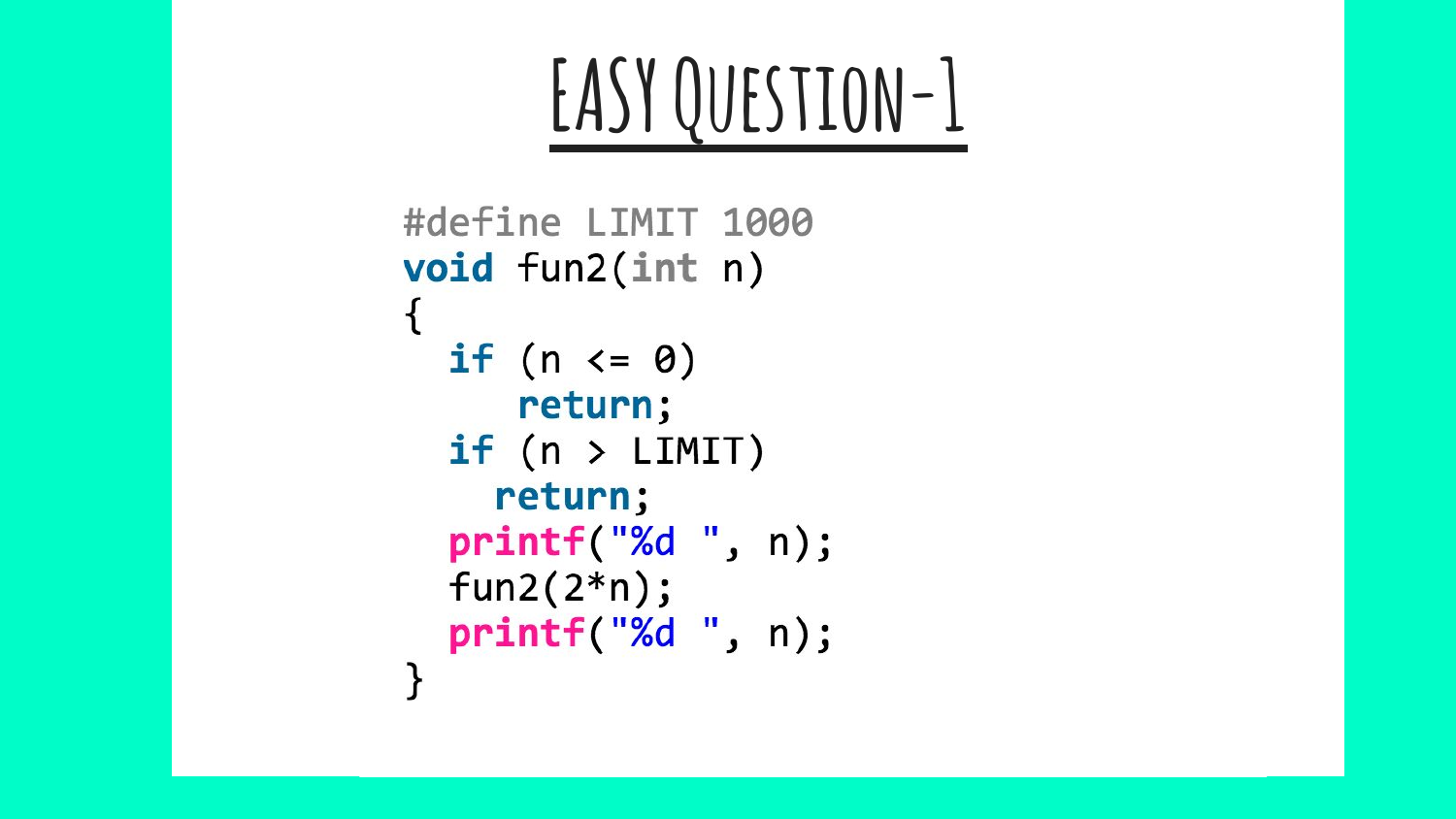## If we call fun2(100) ; it prints 100,200,400,800,800,400,200, 100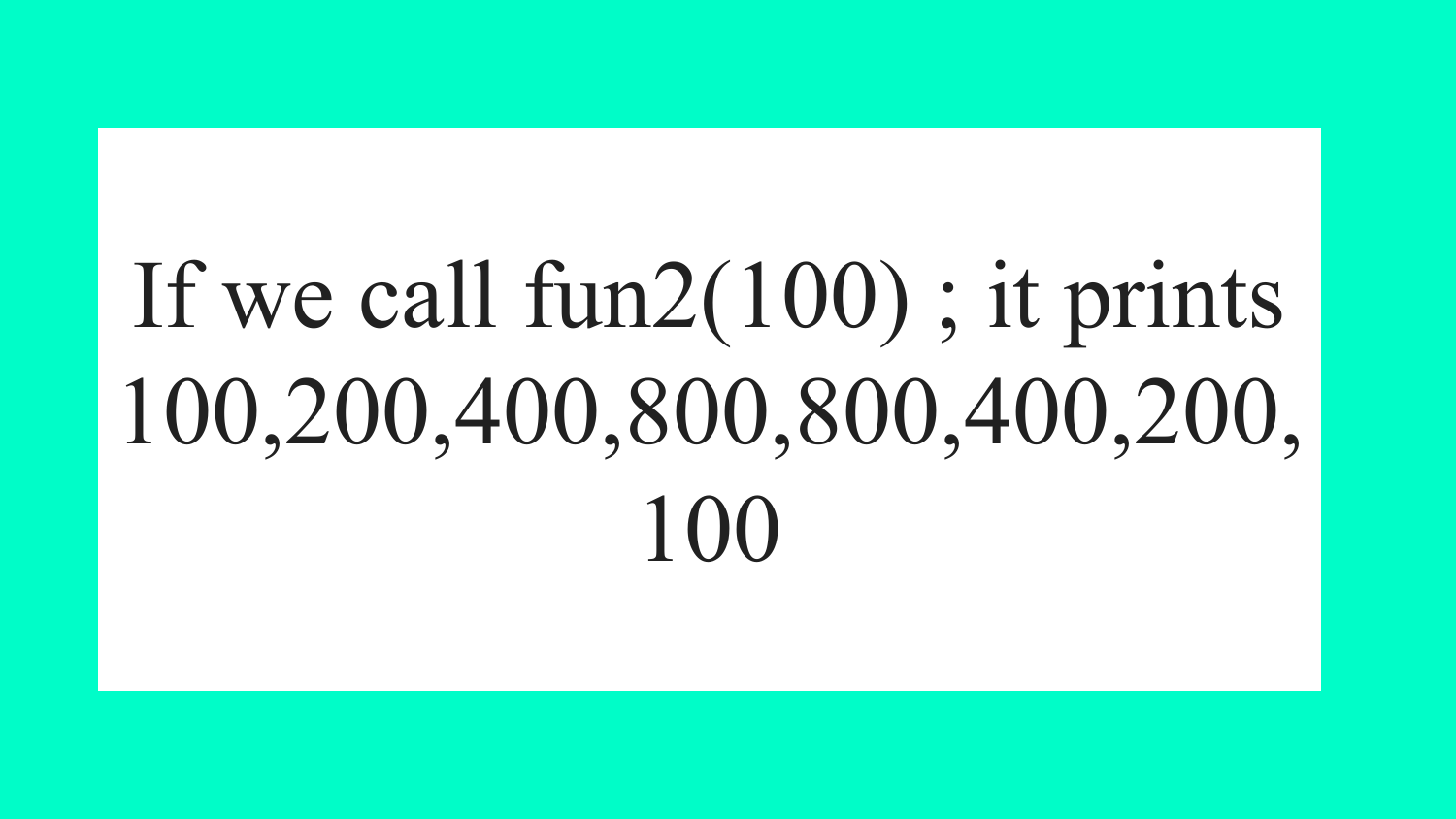#### **EASY QUESTION-2**

```
int fun(int a[], int n)
\{int x;
  if(n == 1)return a[0];
  else
   x = \text{fun}(a, n-1);if(x > a[n-1])return x;
  else
    return a[n-1];
}
int main()\{int arr[] = \{12, 10, 30, 50, 100\};printf(" %d", fun(arr, 5));getchar();
  return 0;
}
```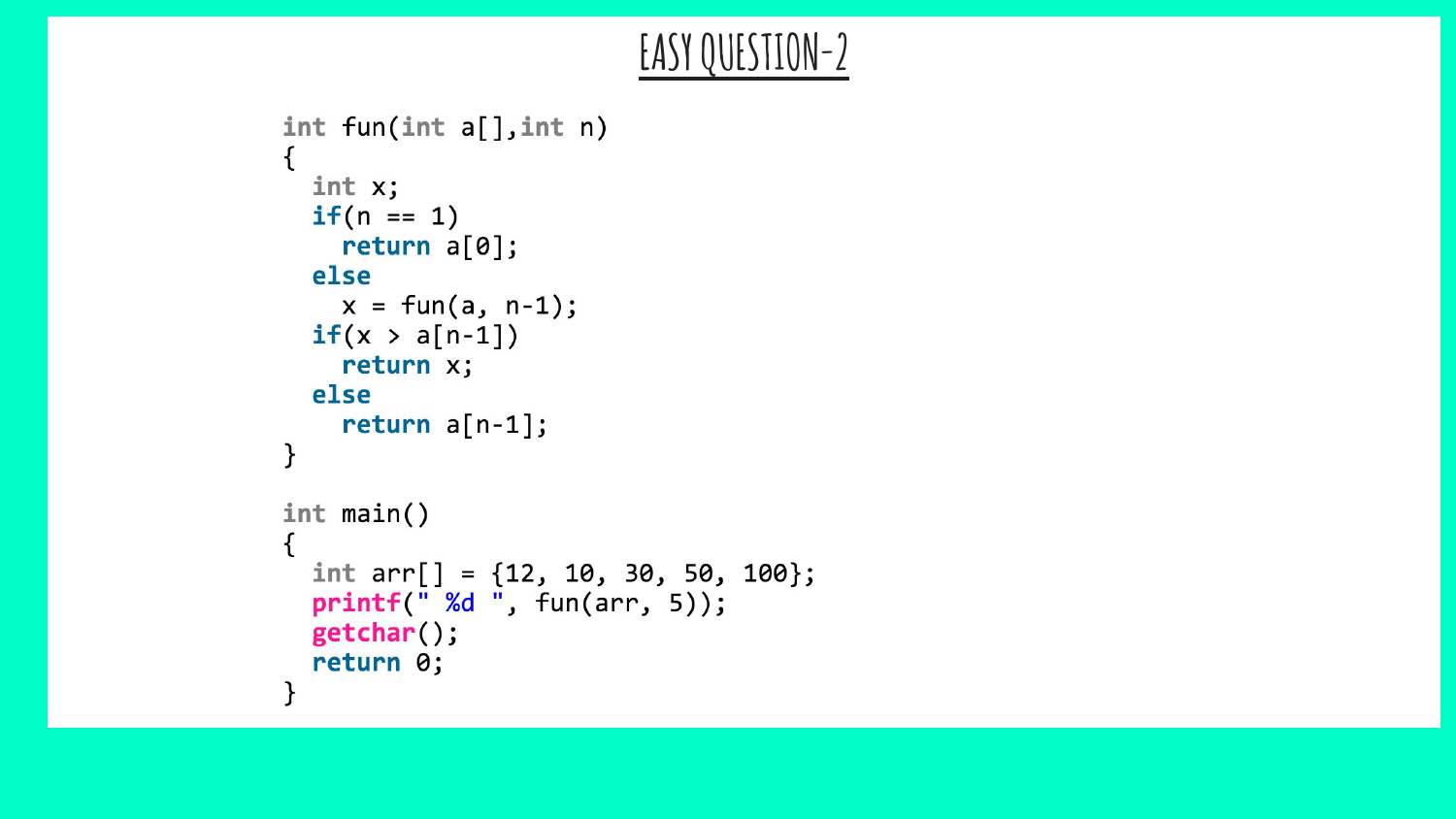# We get 100 as it finds the maximum number of the

array.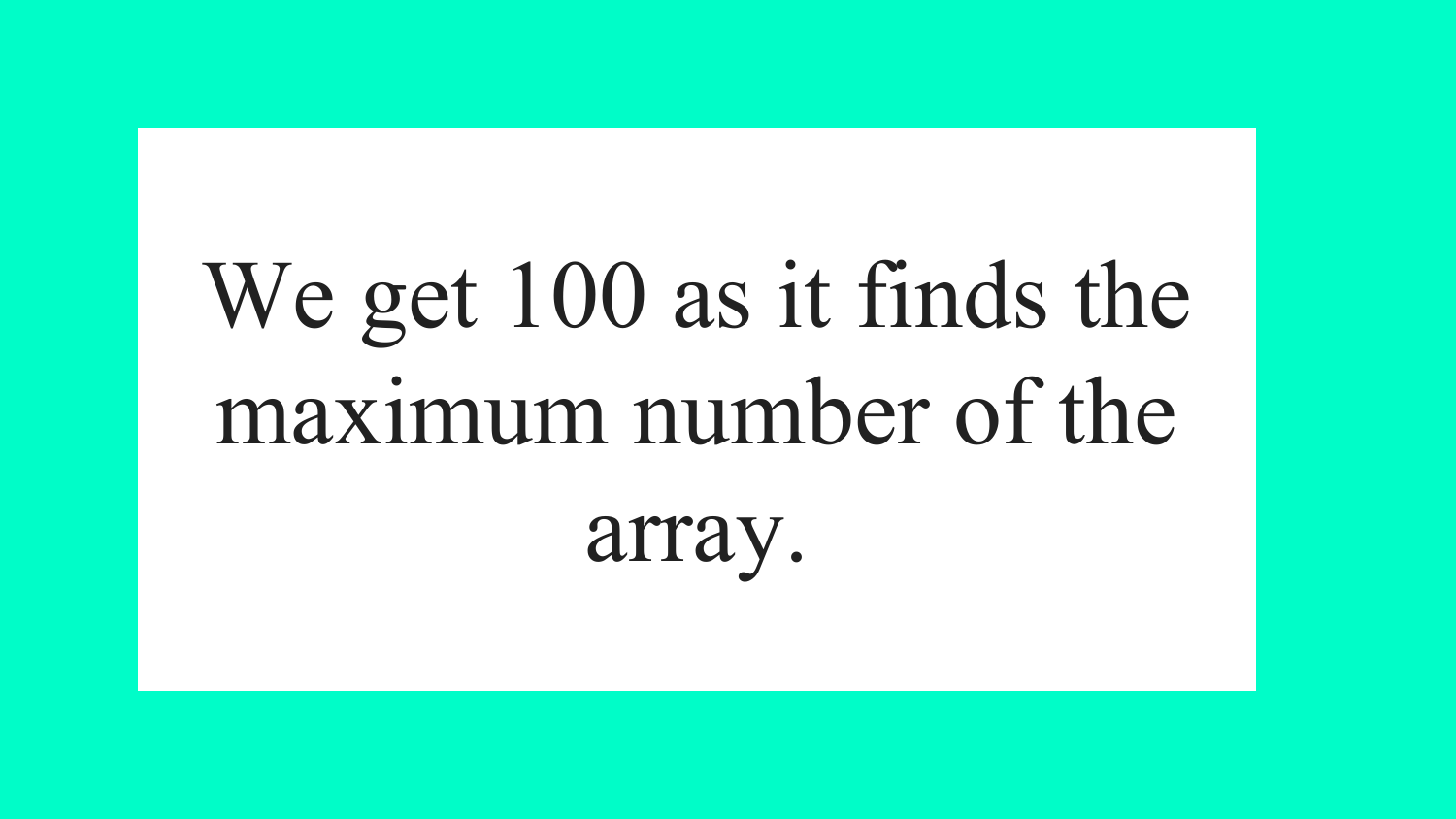#### EASY QUESTION-3

# A) COMPUTE SUM OF NATURAL NUMBERS UPTO N. B) FIBONACCI C) TRIBONACCI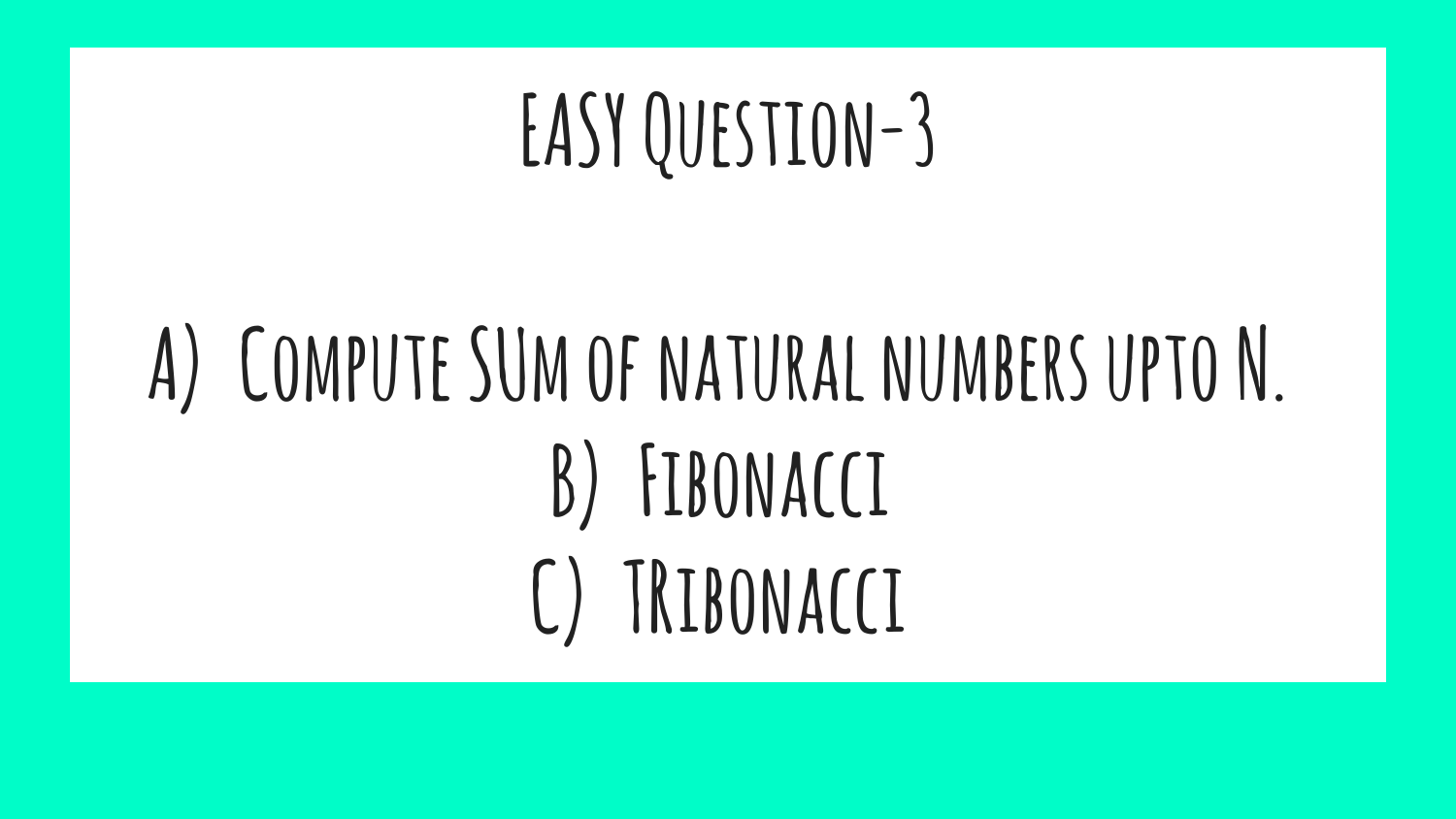#### **Medium Question-1**

#### **Problem 3 : Recursion on MT2\_PRactice\_MIdterm\_1**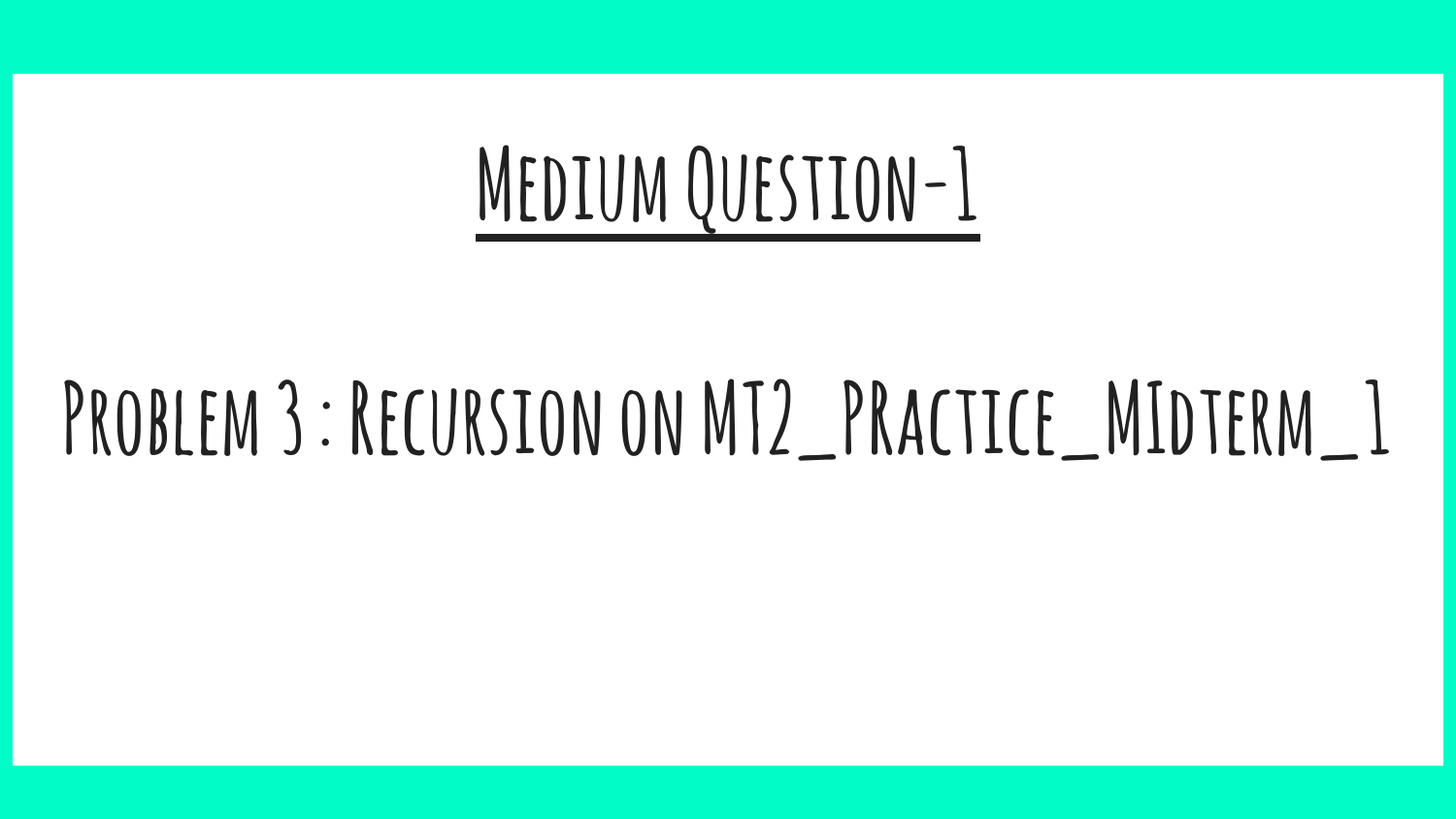#### MEDIUM/HARD QUESTION-2

#### WRITE MERGE-SORT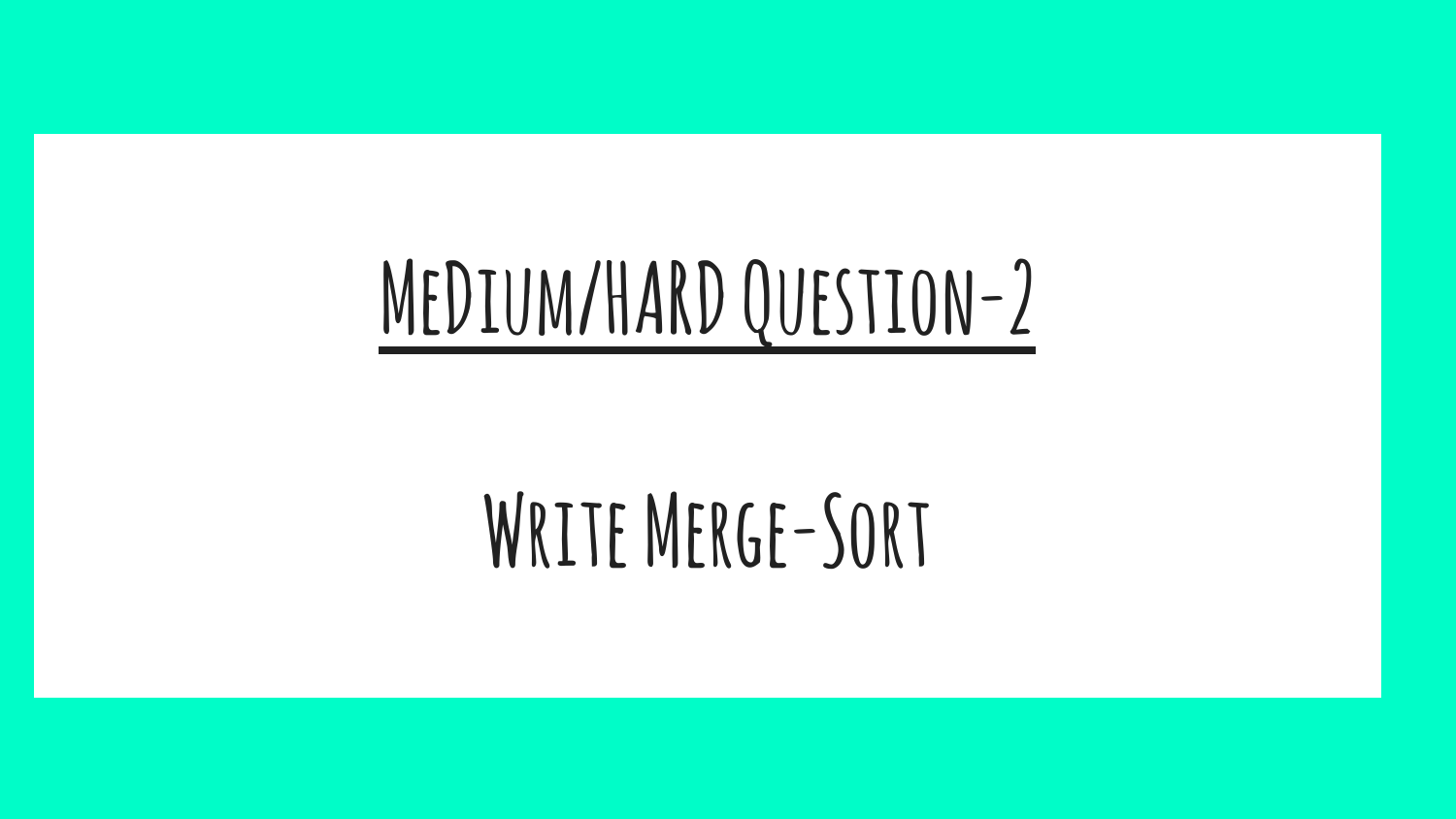